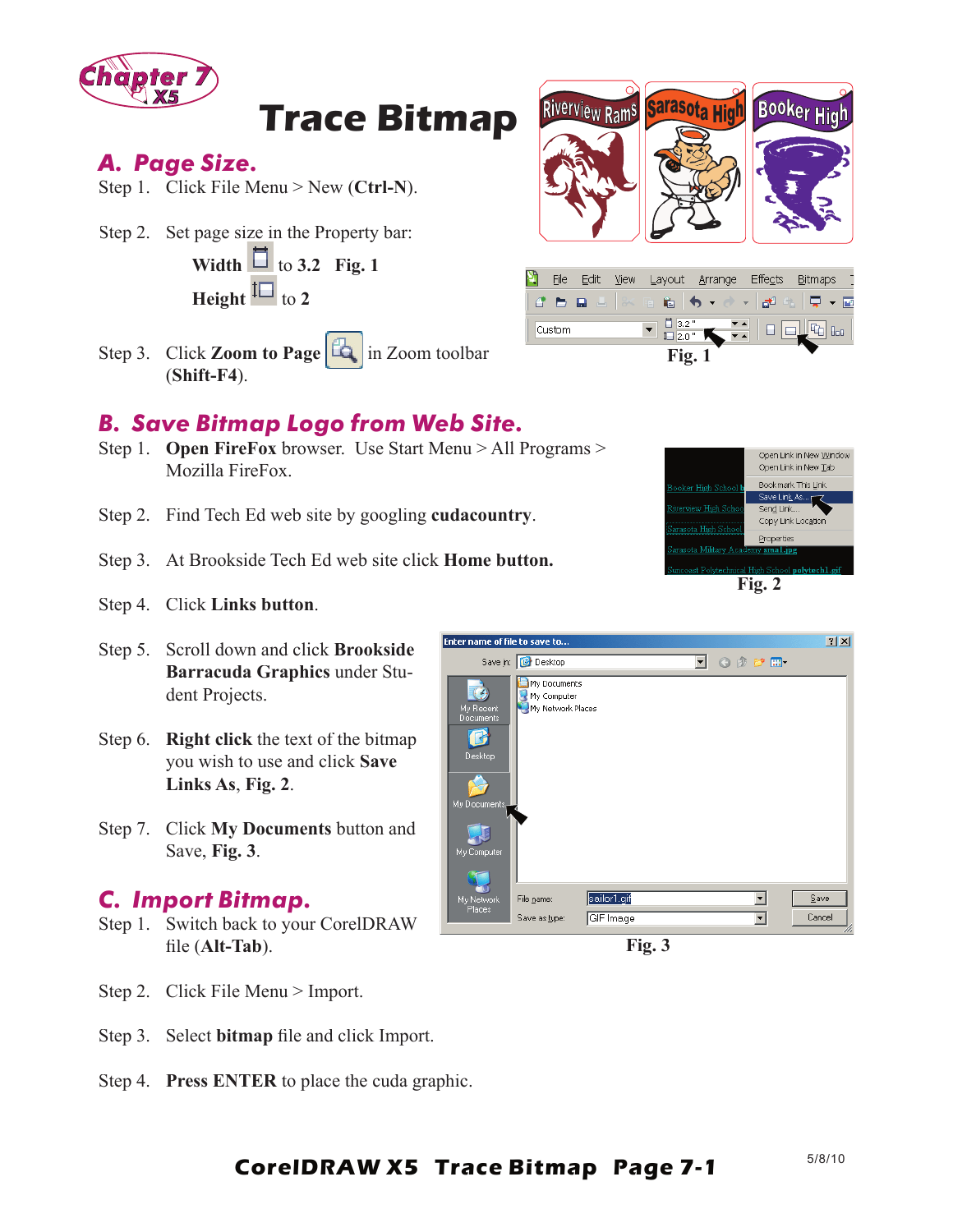Step 5. The logo fits best in Portrait page orientation. To change, click any unused space to unselect the object and click Portrait button in the Property bar, **Fig. 1**.



- Step 6. Select the bitmap with **Arrow Tool** and **Shift drag** a **corner handle** to scale to fit page, **Fig. 5**.
- Step 7. Use **P** key on keyboard to center on page.
- Step 8. Use **Shift-F4** to zoom to page.

## *D. Save as "tracing".*

- Step 1. Click File Menu > Save As.
- Step 2. Key-in **tracing** for the filename and press ENTER.

# *E. Trace Bitmap.*

- Step 1. Click Bitmaps Menu > Outline Trace > High Quality Image.
- Step 2. In PowerTRACE dialog box set: **Detail to 9 Fig. 6 Smoothing to 25 Corner smoothness to 0 Check Delete original image** and click OK.



**Fig. 6**



**Fig. 5**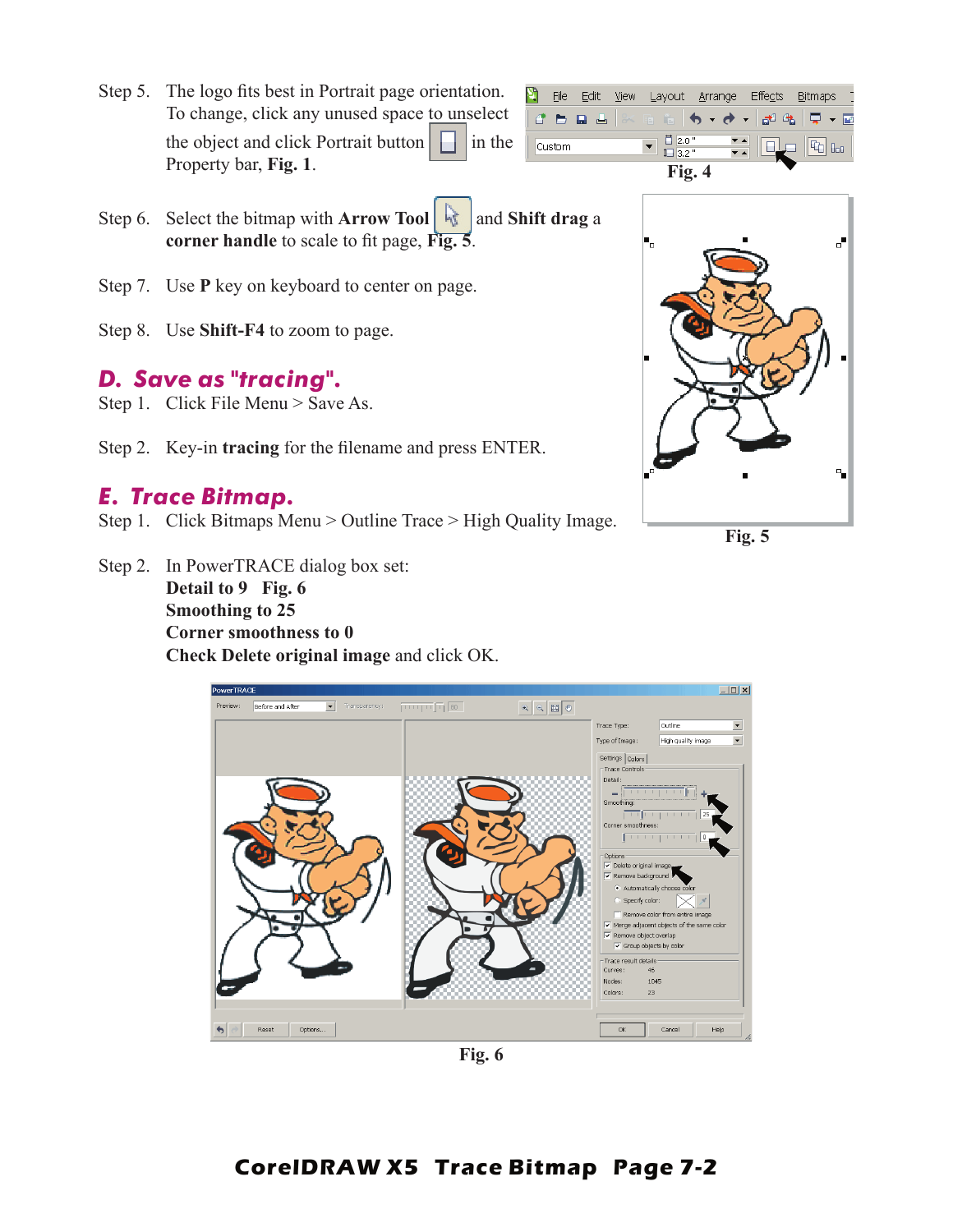# *F. Edit Nodes (if necessary).*

- Step 1. Zoom in around hat. Use **F2** and make zoom window, **Fig. 7**.
- Step 2. Click Arrange Menu > Ungroup All.
- Step 3. Click **Shape Tool** (**F10**) in the toolbar.
- Step 4. To smooth lines and convert to curves: 1) Click the black part of hat, **Fig. 8**. Drag a selection around several nodes to delete and press Delete key on keyboard.
	- 2) Move nodes, **Fig. 10**.
	- 3) Convert line segments to curves and bend lines into curves, **Fig. 11**.



Step 5. Continue to smooth all areas of the graphic the graphic. To pan around, use **H** key to select **Hand Tool** Use **F10** for **Shape Tool Use Tool** to edit nodes and smooth curves.





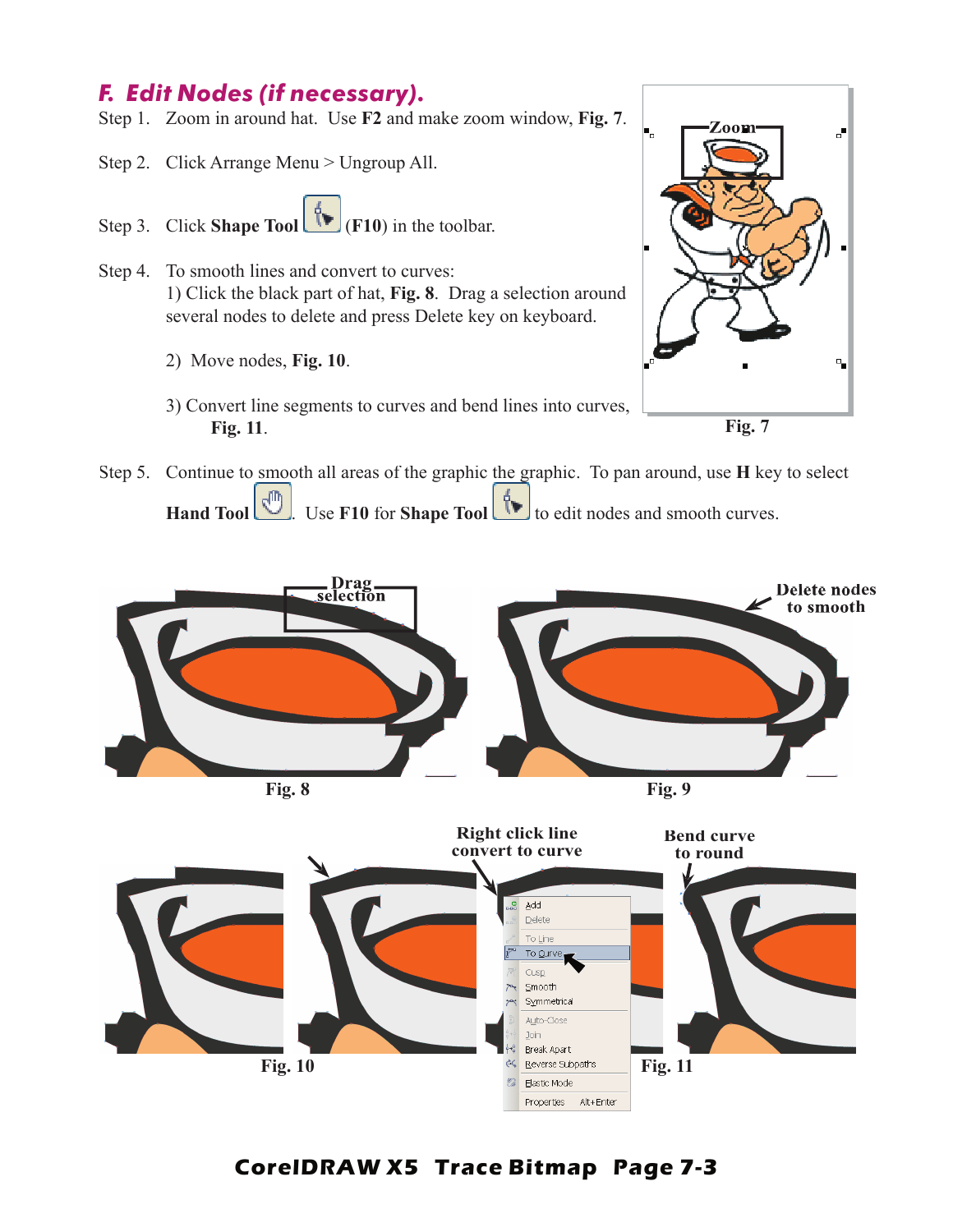## *G. Banner.*

- Step 1. Use **Shift F4** to zoom to page.
- Step 2. Click **Arrow Tool** in the toolbar.
- Step 3. Select all. Use **Ctrl-A**.
- Step 4. Click Arrange Menu > Group (**Ctrl-G**).
- Step 5. Use the **down arrow key** to nudge the sailor down making room at the top for banner, **Fig. 15**.
- Step 6. Click and hold **Basic Shapes Tool** in the toolbar and click **Banner Tool** from the flyout, Fig. 13.
- Step 7. In the Property bar click **Perfect Shapes Tool and** select the 3rd banner from the menu, **Fig. 14**.

utline Per

 $\blacktriangleright$  points

Color

Width:

 $3.0<sub>p1</sub>$ 

Style

Miter Limit:

Corners

- Step 8. Draw a banner across the page, **Fig. 15**.
- Step 9. Click **Eyedropper Tool i**n the toolbar and click the orange in hat to pick up orange color, then **c**lick banner to fill banner with orange.
- Step 10. Click **Arrow Tool** in the toolbar to select banner.
- Step 11. Click **Outline Tool**  in the toolbar and click **Outline Pen**  (F12) from the flyout, **Fig. 17**.
- Step 12. In the Outline Pen dialog box set: **Width 3**, **Fig. 18**. **Calligraphy Stretch 10 Calligraphy Angle 45** and click OK.



Arrows

Options

Calligraphy

Behind fill ile with i<u>m</u>age

Cancel

Stretch:

 $\blacktriangledown$ 

Edit Style...

Line caps

 $\div$ 

 $45.0$ 

╢┙ ⊢ |⊷

 $\bullet$  Options

Nib shape:

Default

Help



**Fig. 13**





**Fig. 15**





**CorelDRAW X5 Trace Bitmap Page 7-4**

 $\overline{\alpha}$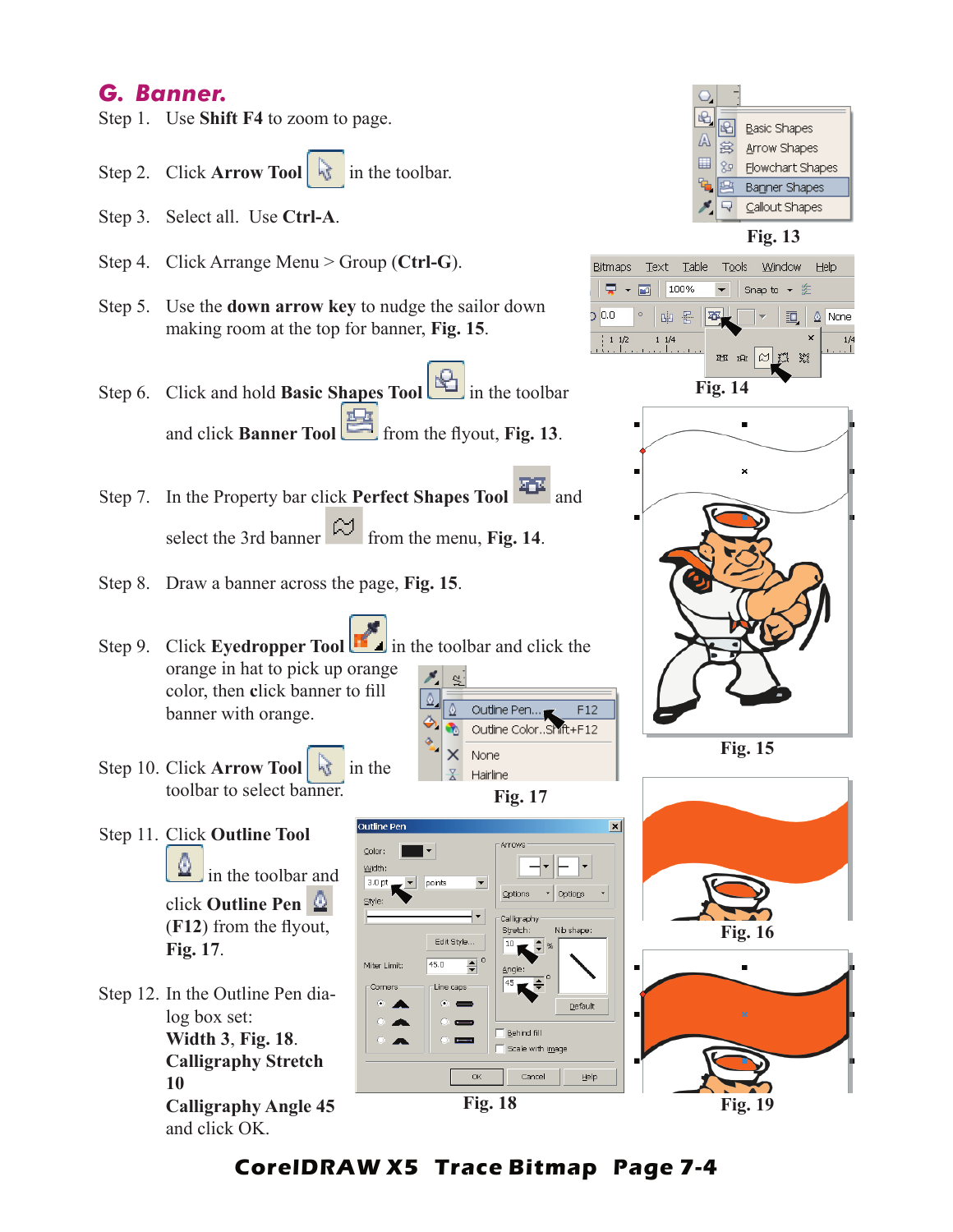# *H. Add Text.*

Step 1. Click **Text Tool** in the toolbar **and click in the banner**.

 $0.0$ 

P.

- Step 2. In the Property bar set: **Font to Arial Black**, **Fig. 20. Size to 18**
- Step 3. Key-in **your text**, **Fig. 21.**
- Step 4. Click **Arrow Tool** in the toolbar.
- Step 5. P**ull the top middle handle up to stretch the text**, **Fig. 22**. Make sure it will fit inside the banner.
- Step 6. Click Text Menu > Fit Text to Path.
- Step 7. Move the cursor along the curve on the top of the banner. A red line will highlight the middle. Click when the red line indicates you are at the middle point, **Fig. 23**.
- Step 8. In the Property bar, click Text Orientation **ALC** and select the last orientation, **Fig. 24** and **Fig. 25**.
- Step 9. Click any unused space to unselect text.
- Step 10. Click text to select Text on a Path.
- Step 11. Click Arrange Menu > Break Text Apart (**Ctrl-K**) to break text from path.
- Step 12. Click any unused space to unselect the objects.
- Step 13. Click text to select just the text.
- Step 14. Select the text and use **P** key on keyboard to center on page.
- Step 15. Use the up arrow key to **nudge the text into the center** of banner, **Fig. 26**.

Step 16. Save. Use **Ctrl-S**.